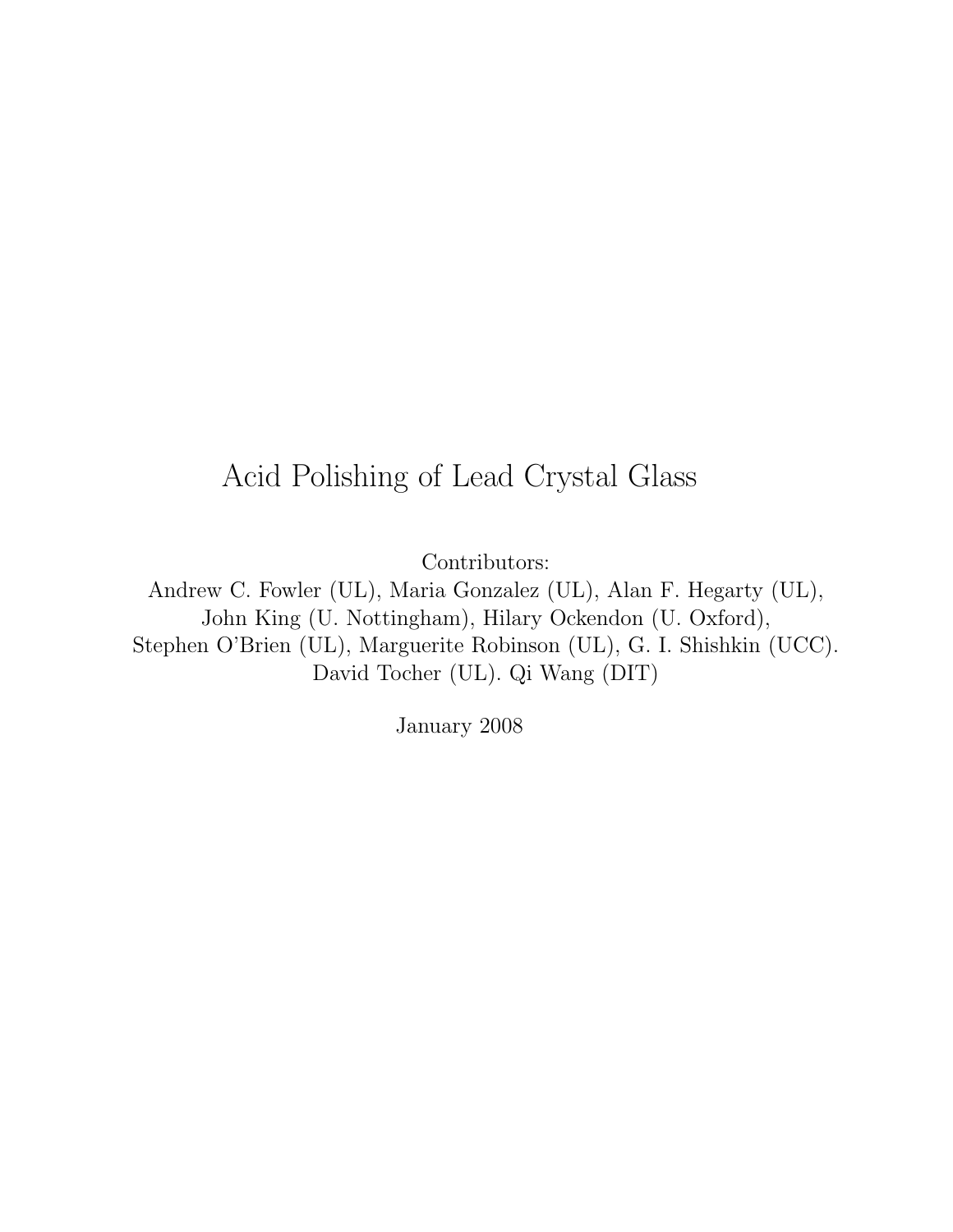### 0.1 Introduction

The industrial partner manufactures high quality lead crystal glassware. The cutting of decorative features in the glass damages the surface and the cuts are optically opaque; to restore transparency, the glass is polished in a solution of hydrofluoric (HF) and sulphuric acid  $(H_2SO_4)$ . The polishing process comprises three stages:

- 1. immersion in a polishing tank containing acid;
- 2. rinsing in a tank containing water; and
- 3. settlement of the solid reaction products in a settlement tank.

The manufacturer hopes to optimise its polishing process to

- minimise the health/environmental impact of the process;
- maximise throughput;
- maintain the sharpness of the cut edges while still polishing to an acceptable level of transparency.

The study group was asked to focus on modelling three aspects of the process:

- the chemical reactions involved in the etching at the glass-acid solution interface;
- the removal of reaction products in the settlement tank.
- flow within the polishing tank;

# 0.2 Etching

The polishing process involves the dissolution of cut glass surfaces in a reservoir of hydrofluoric acid (HF) and sulphuric acid  $(H_2SO_4)$ .<sup>1</sup> Lead crystal consists largely of lead oxide PbO, potassium oxide  $K_2O$ , and silica  $SiO_2$ , and these react with the acids according to the reactions

$$
PbO + H_2SO_4 \xrightarrow{r_1} PbSO_4 + H_2O,
$$
  
\n
$$
SiO_2 + 4HF \xrightarrow{r_2} SiF_4 + 2H_2O,
$$
  
\n
$$
K_2O + H_2SO_4 \xrightarrow{r_3} K_2SO_4 + H_2O,
$$
  
\n
$$
K_2O + 2HF \xrightarrow{r_4} 2KF + H_2O.
$$
\n(2.1)

The potassium salts and the silicon hexafluoride are soluble, but not the lead sulphate, which precipitates on the cut surface before being washed away in the rinsing bath. This rinsing action must have a chemical effect, with the water acting to dissolve the bonds which tie the sulphate crystals to the surface.

<sup>1</sup>Thanks to J.J. Leahy of the Department of Chemical and Life Sciences (UL) who explained some chemistry to us.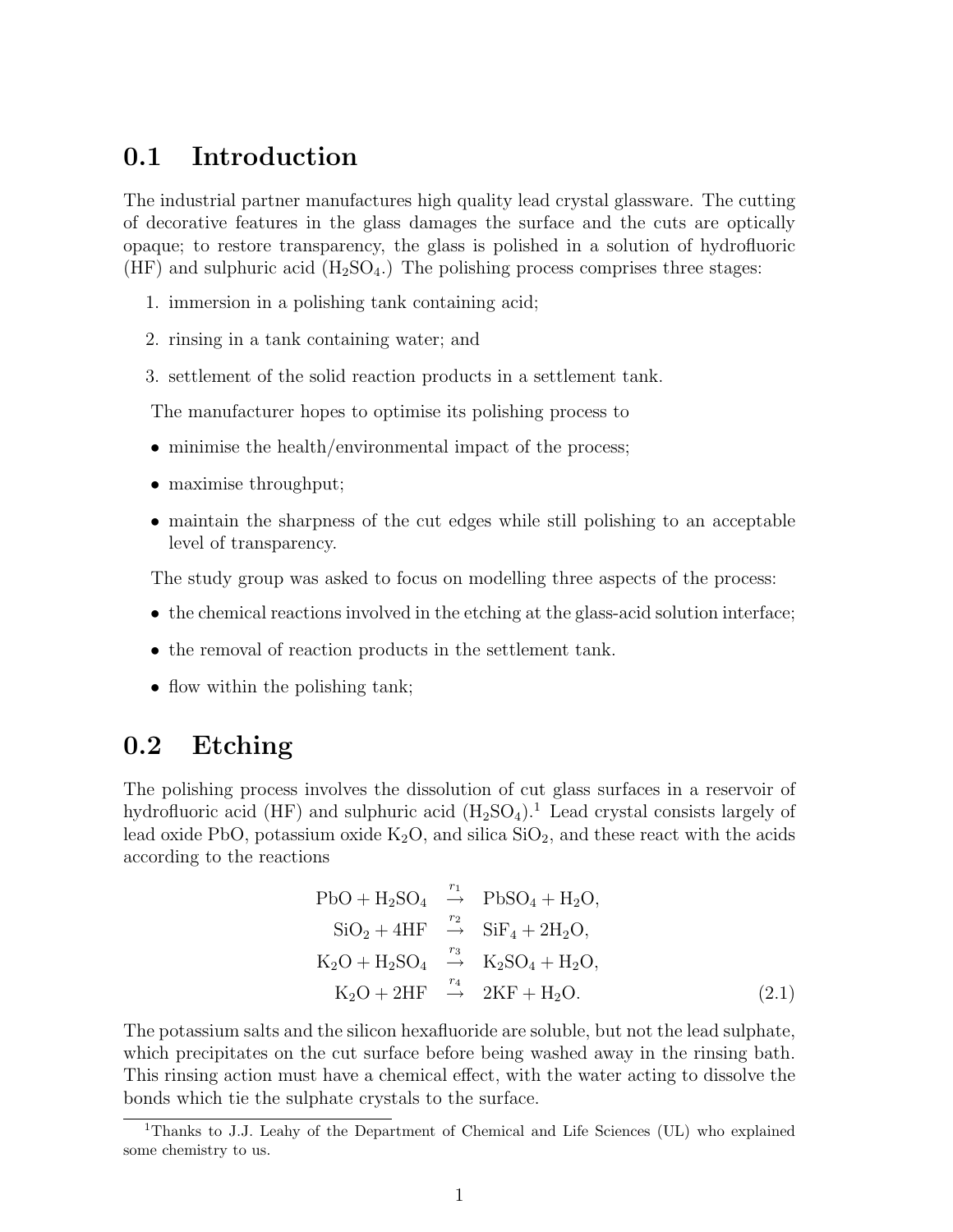#### 0.2.1 Surface evolution

In general, if a surface is given by  $F(\mathbf{x}, t) = 0$ , then its velocity v satisfies  $F_t + \mathbf{v} \cdot \nabla F =$ 0, whence also  $F_t + v_n |\nabla F| = 0$ , where  $v_n = \mathbf{v} \cdot \mathbf{n}$  denotes the normal velocity of the surface, and  $n =$  $\nabla F$  $|\boldsymbol{\nabla} F|$ is the unit normal. For example, if the surface is denoted by  $z = s(x, y, t)$ , then (taking  $F = s - z$ )

$$
s_t = -\left[1 + |\nabla s|^2\right]^{1/2} v_n,\tag{2.2}
$$

where  $v_n$  is the normal downward removal rate of the surface. In general, we expect the reaction rates to increase with the curvature of the surface. Specifically, the mean curvature of the surface  $\kappa$  is defined by

$$
2\kappa = \mathbf{\nabla}.\mathbf{n} = -\mathbf{\nabla}. \left[ \frac{\mathbf{\nabla}s}{\left(1 + |\mathbf{\nabla}s|^2\right)^{1/2}} \right],\tag{2.3}
$$

and thus

$$
s_t = -\left[1 + |\nabla s|^2\right]^{1/2} v_n \left\{\frac{\nabla s}{\left(1 + |\nabla s|^2\right)^{1/2}}\right\},\tag{2.4}
$$

and  $v_n$  is an decreasing function of its argument; hence  $(2.4)$  is a non-linear diffusion equation for s. As such, the surface will smooth as it is etched, thus explaining simply enough why polishing works.

#### 0.2.2 Etching rate

We now wish to relate the etching rate  $v_n$  to the reaction rates of  $(2.1)$ . We denote the reaction rates of the four reactions in  $(2.1)$  as  $r_1$ ,  $r_2$ ,  $r_3$  and  $r_4$ , respectively, with units of moles per unit area per unit time. Denote further the densities of lead sulphate, silica and potassium oxide by  $\rho_P$ ,  $\rho_S$  and  $\rho_K$ , respectively, their volume fractions within the crystal by  $\phi_P$ ,  $\phi_S$  and  $\phi_K$ , and their molecular weights by  $M_P$ ,  $M_S$  and  $M_K$ . Then the density of species i in the crystal is  $\phi_i \rho_i$ , and its molar density is  $\frac{\phi_i \rho_i}{\Lambda}$  $M_i$ . Therefore if  $v_n$  is the rate of removal of the surface, then the rate of removal of species i from the surface is  $\frac{\phi_i \rho_i v_n}{M}$  $M_i$ , and this must be equal to the rate of reaction, thus

$$
\frac{\phi_i \rho_i v_n}{M_i} = R_i.
$$

In terms of the reaction rates  $r_j$ , we would have

$$
R_P = r_1, \quad R_S = r_2, \quad R_K = r_3 + r_4. \tag{2.6}
$$

The quantity

$$
m_j = \frac{\phi_j \rho_j}{M_j} \tag{2.7}
$$

 $(2.5)$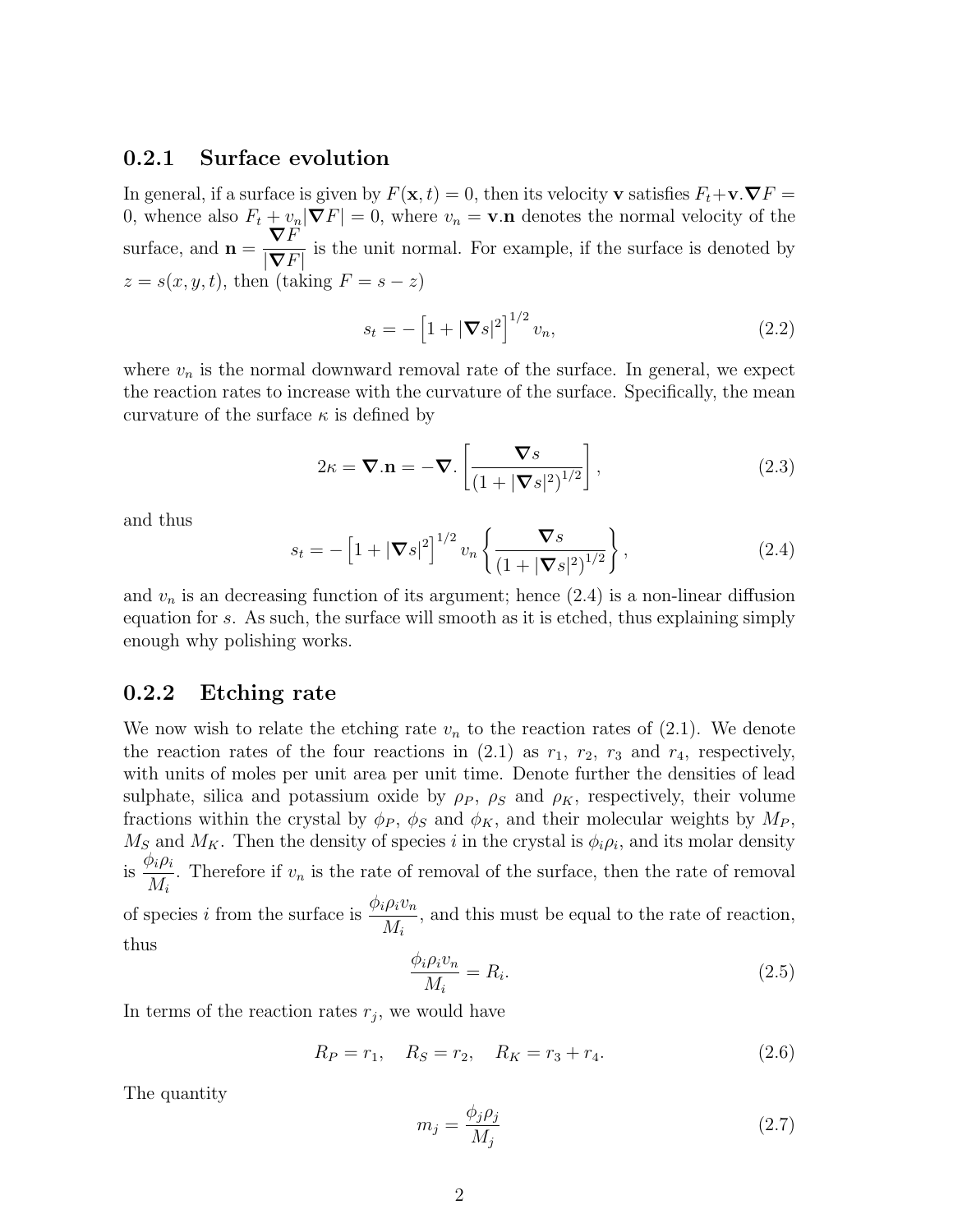is the molar density of species  $j$ , and if we denote

$$
m = \sum_{j} m_j \tag{2.8}
$$

as the molar density of the glass, then

$$
f_j = \frac{m_j}{m} \tag{2.9}
$$

is the fraction of sites in the crystal occupied by species  $j$ . It is natural to take

$$
R_i = f_i F_i,\tag{2.10}
$$

where  $F_i$  is the effective flux of external (acid) reactant to the surface, and thus  $(2.5)$ and  $(2.10)$  imply

$$
mv_n = F_i. \tag{2.11}
$$

It was observed that if one of the acids is not present, etching will not occur. For example, one can store sulphuric acid in a glass jar without damage; the hydrofluoric acid is also necessary to cause etching. And yet, the sulphuric acid must attack the lead sulphate. The mathematical part of this conundrum lies in the general impossibility of satisfying (2.11) for each species, since it would require the specific effective reaction rates  $F_i$  to be related to each other, and this is unrealistic. In order to determine what the etching rate  $v_n$  is, we thus need to consider in greater detail just what the surface reaction process is.

Physically, we can explain this conundrum in the presence of a single acid, say H2SO4, by means of the following conceptual picture. Imagine the glass as a crystal lattice — which it is not . but the concept is valid — where lead, silicon and potassium atoms are distributed at random. The sulphuric acid can pick off the lead atoms, and we suppose that it can excavate downwards into the lattice until it encounters a silicon atom. At this point, no further stripping is possible, and reaction at that horizontal location ceases. This stripping will happen at each point of the surface, and, supposing only vertical excavation is possible, eventually a molecularly rough surface will be obtained, in which only silicon atoms are exposed, thus preventing any further reaction.

In order to describe the surface reaction, we need to account for the molecularly rough surface, and to do this, we again suppose that the molecules are arranged in a lattice, with the horizontal layers denoted by an index i, with  $i = 0$  indicating the initial surface, and  $i$  increasing with depth into the lattice. As etching proceeds, the surface will have exposed sites at different levels. We let  $\psi_i^j$  denote the fraction of exposed surface at level  $i$  of species  $j$ . As before, the specific effective reaction rate of species j is denoted  $F_j$ , and the species is present in a fraction of sites  $f_j$  in the crystal. Thus

$$
\sum_{j} f_j = 1. \tag{2.12}
$$

We define

$$
\psi_i = \sum_j \psi_i^j \tag{2.13}
$$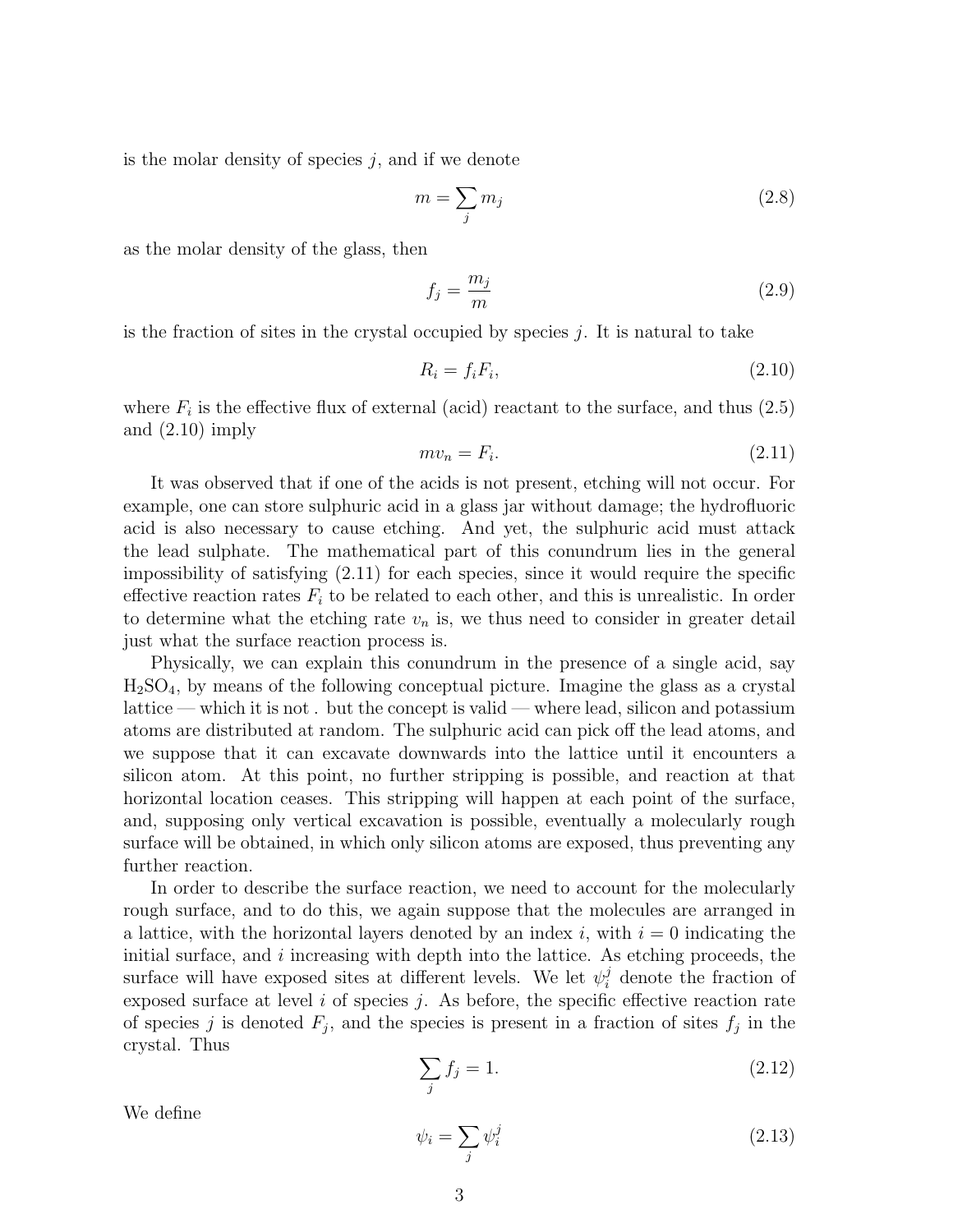to be the fraction of exposed sites at level  $i$ , and thus

$$
\sum_{i=0}^{\infty} \psi_i = 1. \tag{2.14}
$$

The reaction equations describe the evolution of exposed sites, and are

$$
\begin{array}{rcl}\n\dot{\psi}_i^j & = & -A_j \psi_i^j + f_j \sum_k A_k \psi_{i-1}^k, \quad i \ge 1, \\
\dot{\psi}_0^j & = & -A_j \psi_0^j.\n\end{array} \tag{2.15}
$$

The negative term in  $(2.15)$  represents the reactive rate of removal of exposed j sites, while the positive term represents the creation of new exposed sites (a fraction  $f_i$  of which are j sites). The quantities  $A_j$  (units s<sup>-1</sup>) are given by

$$
A_j = NF_j(\Delta x)^2,\tag{2.16}
$$

where N is Avogadro's number  $(6 \times 10^{23} \text{ mole}^{-1})$ , and  $\Delta x$  is the lattice spacing (m). Note that the molar density is

$$
m = \frac{1}{N(\Delta x)^3},\tag{2.17}
$$

so that  $(2.16)$  is

$$
A_j = \frac{F_j}{m\Delta x}.\tag{2.18}
$$

Thus the paradox (2.11) can be written as

$$
v_n = A_j \Delta x,\tag{2.19}
$$

and is a paradox unless the  $A_j$ 's are equal.

Ideally, the solution for the total exposed site fraction  $\psi_i$  would tend to a Gaussian shaped travelling wave, whose speed would then be the effective etching rate,  $v_n$ . In practice, numerical solution of these equations indicates a travelling wave which also diffuses as it propagates (see figures 1 and 2.)

The computations also indicate that the solution varies smoothly with  $i$ , and this suggests examining the continuum limit of (2.15). To do this, we put

$$
x = i\Delta x, \quad \psi^j(x, t) = \psi_i^j; \tag{2.20}
$$

Taylor expanding about  $x$ ,  $(2.15)$  becomes

$$
\frac{\partial \psi^j}{\partial t} = -A_j \psi^j + f_j \sum_k A_k \left\{ \psi^k - \Delta x \frac{\partial \psi^k}{\partial x} + \frac{(\Delta x)^2}{2} \frac{\partial^2 \psi^k}{\partial x^2} \dots \right\},\tag{2.21}
$$

with boundary condition

$$
\frac{\partial \psi^j}{\partial t} = -A_j \psi^j \quad \text{at} \quad x = 0. \tag{2.22}
$$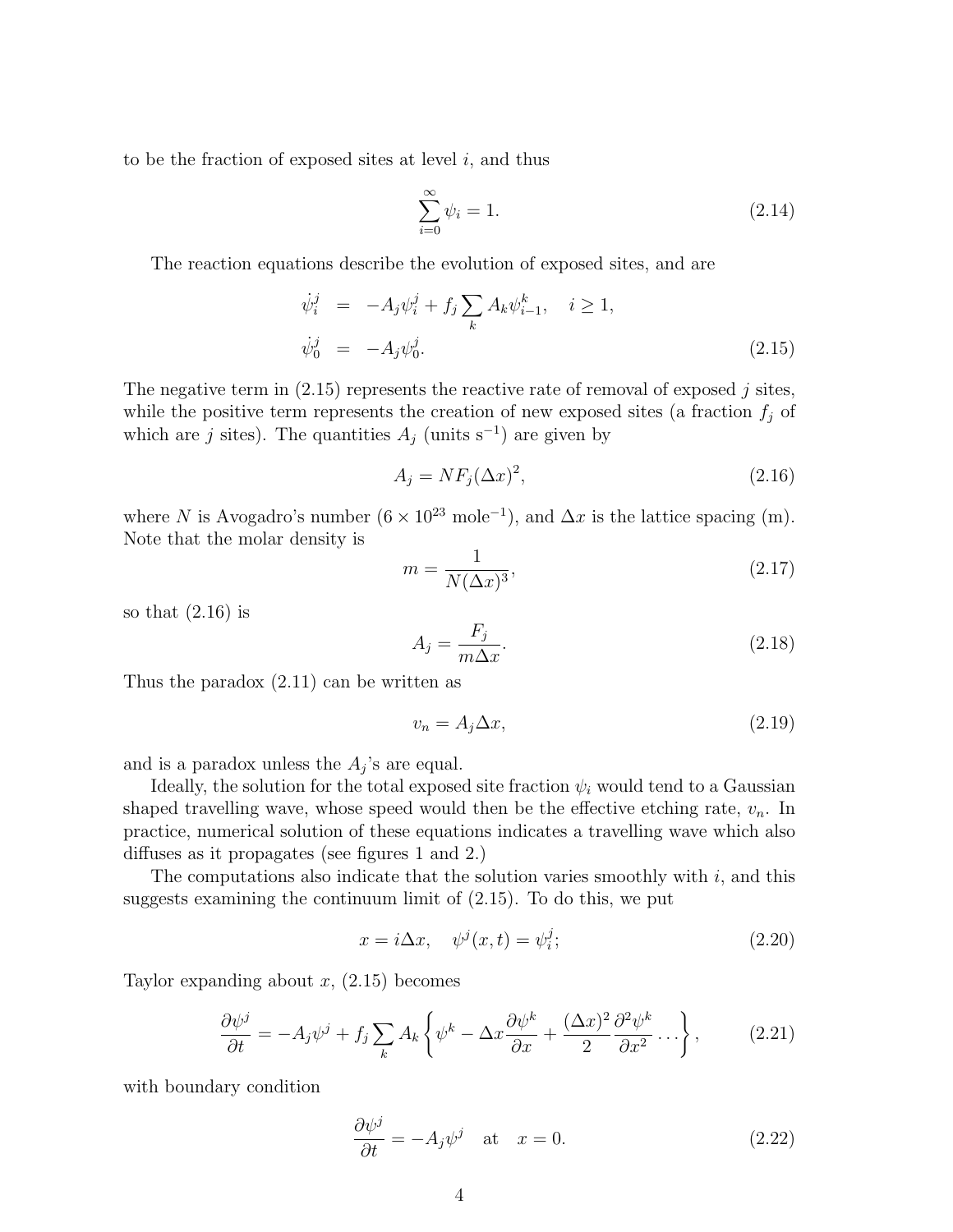

Figure 1: Development of  $\phi = \phi_1 + \phi_2$  with  $r_1 = 1$ ,  $r_2 = 0.1$ ,  $f_1 = 0.1$ ,  $f_2 = 0.9$ 



Figure 2:  $\phi = \phi_1 + \phi_2$  at fixed t with  $r_1 = 1$ ,  $r_2 = 0.1$ ,  $f_1 = 0.1$ ,  $f_2 = 0.9$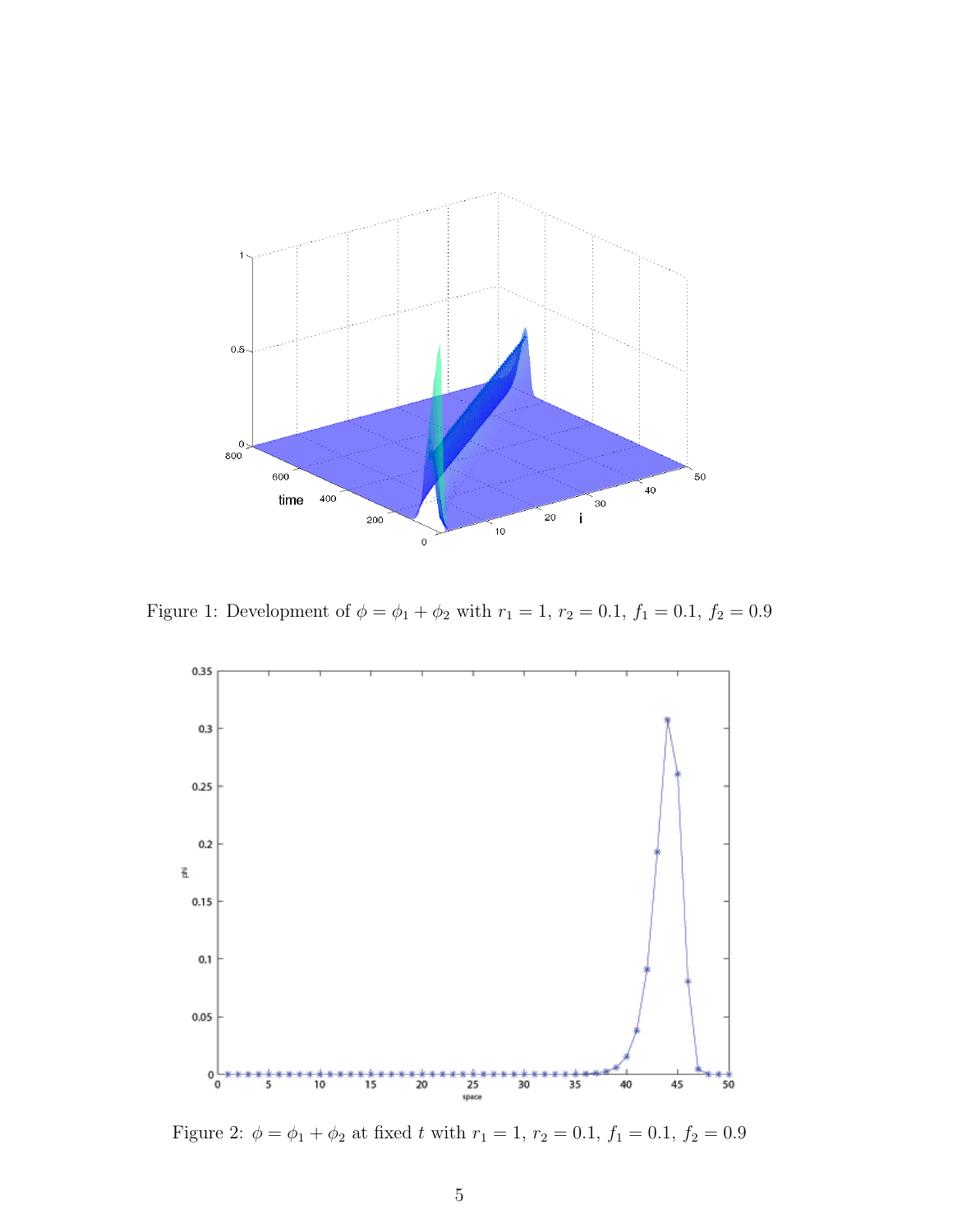The initial condition is

$$
\psi^j = 0 \text{ on } t = 0, x > 0,\n\psi^j = f_j \text{ on } t = 0, x = 0,
$$
\n(2.23)

and the small diffusion terms induce an extra boundary condition (culled from the initial condition)

$$
\psi^j \to 0 \quad \text{as} \quad x \to \infty. \tag{2.24}
$$

Summing  $(2.22)$  over j, we find that

$$
\frac{\partial \psi}{\partial t} + \sum_{k} v_k \frac{\partial \psi^k}{\partial x} = \sum_{k} D_k \frac{\partial^2 \psi^k}{\partial x^2},\tag{2.25}
$$

where

$$
v_k = A_k \Delta x, \quad D_k = \frac{1}{2} v_k \Delta x,
$$
\n
$$
(2.26)
$$

and

$$
\psi = \sum_{j} \psi^{j}.
$$
\n(2.27)

We see that if the  $A_k$ 's are all equal, say to  $A$ , then the apparent paradox disappears, and the wave speed is  $v_n = A\Delta x$ , as suggested by (2.19). In addition there is a set of small diffusion coefficients  $D_k$ . We can see that these are small, since over the time  $l/v_n$  during which the front advances a distance l into the solid, the diffusion acts over a distance  $\sqrt{Dl/v_n} \sim \sqrt{l\Delta x}$ . This indicates that the surface is molecularly rough over the distance  $\sqrt{l\Delta x}$ .

Now let us consider what happens if the  $A_k$ 's are unequal. We write  $(2.21)$  in the form

$$
\frac{\partial \psi^j}{\partial t} + f_j \sum_k v_k \frac{\partial \psi^k}{\partial x} = -A_j \psi^j + f_j \sum_k A_k \psi^k + f_j \sum_k D_k \frac{\partial^2 \psi^k}{\partial x^2},\tag{2.28}
$$

with

$$
\psi^j = f_j \exp(-A_j t) \quad \text{at} \quad x = 0. \tag{2.29}
$$

At this point it is convenient to scale the equation. We order the k's so that  $v_1 =$  $\min v_k$ , and we then scale x and t as

$$
x \sim l, \quad t \sim \frac{l}{v_1},\tag{2.30}
$$

and we define

$$
\varepsilon = \frac{\Delta x}{l}, \quad V_k = \frac{v_k}{v_1},\tag{2.31}
$$

and note that  $V_1 = 1, V_k > 1$  for  $k > 1$ . The dimensionless form of the equation is then

$$
\frac{\partial \psi^j}{\partial t} + f_j \sum_k V_k \frac{\partial \psi^k}{\partial x} = -\frac{1}{\varepsilon} \left[ -V_j \psi^j + f_j \sum_k V_k \psi^k \right] + \varepsilon f_j \sum_k \frac{1}{2} V_k \frac{\partial^2 \psi^k}{\partial x^2},\tag{2.32}
$$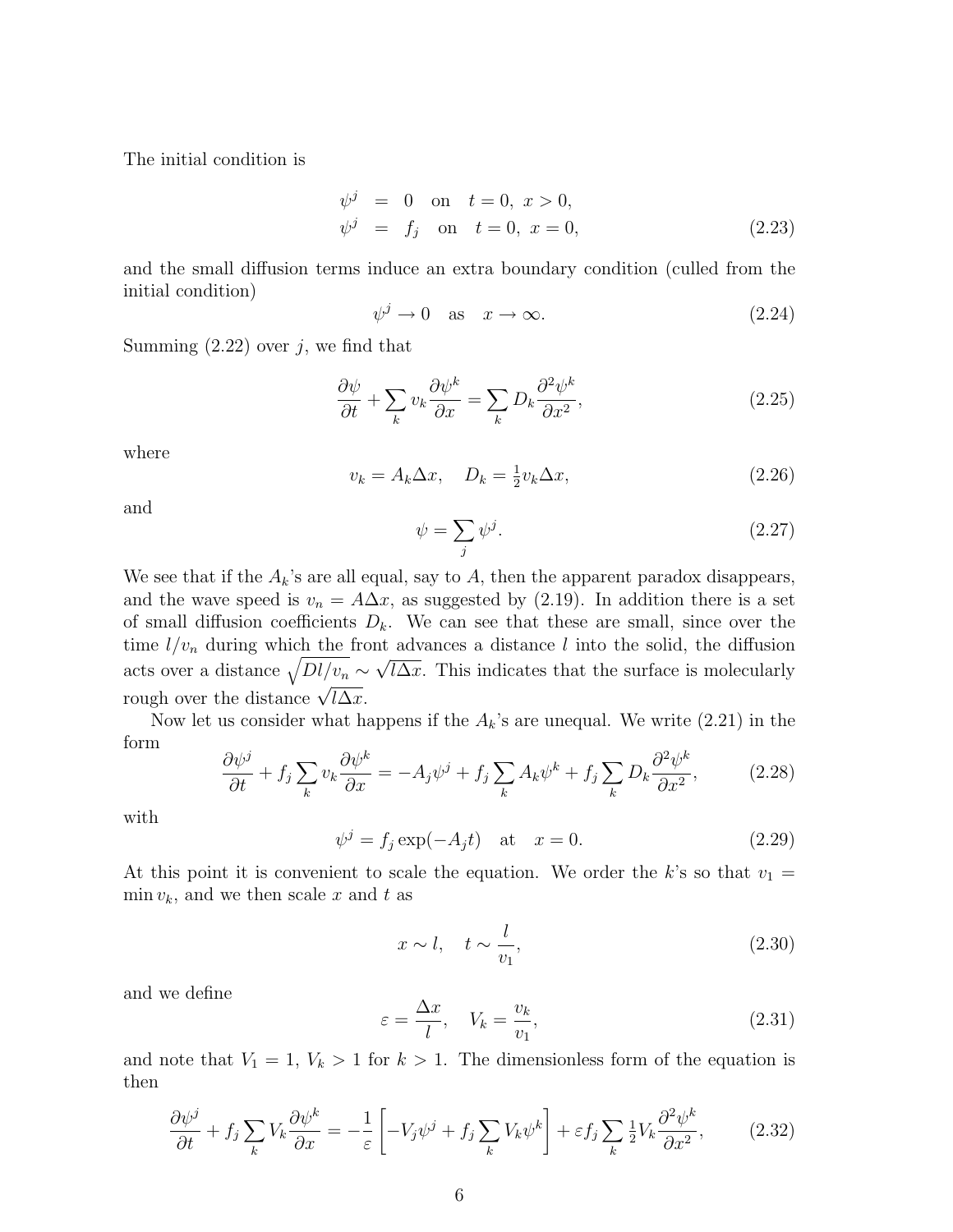with

$$
\psi^j = f_j \exp\left(-\frac{V_j t}{\varepsilon}\right) \quad \text{at} \quad x = 0. \tag{2.33}
$$

If we define the matrices  $B$  and  $V$  by

$$
B_{jk} = f_j V_k, \quad V = \text{diag } V_k,\tag{2.34}
$$

then (2.32) is written succinctly as the linear equation

$$
\psi_t + B\psi_x = \frac{1}{\varepsilon} \left[ -V\psi + B\psi \right] + \frac{1}{2}\varepsilon B\psi_{xx},\tag{2.35}
$$

where  $\boldsymbol{\psi} = (\psi^1, \dots, \psi^n)^T$ , if there are *n* components.

We may conjecture what the solution of  $(2.35)$  should be. Physically, the quantities  $v_k$  in (2.26) represent the rate of etching of a surface of pure species k. Insofar as it is necessary to remove all species, it seems natural to suppose that the actual rate of etching will be  $v_n = \min v_k = v_1$ . In dimensionless terms, this suggests that the solution of (2.35) should (rapidly) tend to a solution in which  $\psi$  is non-zero, away from  $x = st$ , where we expect  $s = \min V_k = V_1 = 1$  by choice of the scale for  $v_k$ . Inspecting  $(2.35)$ , this suggests that we write<sup>2</sup>

$$
x - st = \varepsilon \xi, \quad t = \varepsilon \tau,
$$
\n
$$
(2.36)
$$

and then (2.35) becomes

$$
\psi_{\tau} + (B - sI)\psi_{\xi} = (B - V)\psi + \frac{1}{2}B\psi_{\xi\xi},\tag{2.37}
$$

with the appropriate boundary conditions being that

$$
\psi \to 0 \quad \text{as} \quad \xi \to \pm \infty. \tag{2.38}
$$

The solution is constrained to be non-zero because of the normalising constraint (2.14), which in the present terms can be approximated as

$$
\sum_{j} \int_{-\infty}^{\infty} \psi^j d\xi = 1. \tag{2.39}
$$

The hyperbolic, diffusionless part of  $(2.35)$  has characteristic speeds  $\lambda$ , these being the eigenvalues of B. What happens along these characteristics is opaque, because of the linear source term. If we examine the diffusionless version of (2.37), we can see that there are steady exponential solutions  $\psi = ce^{\alpha \xi}, \xi < 0, \psi = 0, \xi > 0$ , providing

$$
\alpha (B - sI)\mathbf{c} = (B - V)\mathbf{c},\tag{2.40}
$$

<sup>&</sup>lt;sup>2</sup>It should be noted that the continuum approximation really loses justification on the  $\xi$  scale, in which the lattice spacings are  $\Delta \xi = 1$ . However, for a glass, we can reclaim its justification, since random molecular spacings will yield a continuous variation with  $\xi$  when varied horizontally over the surface.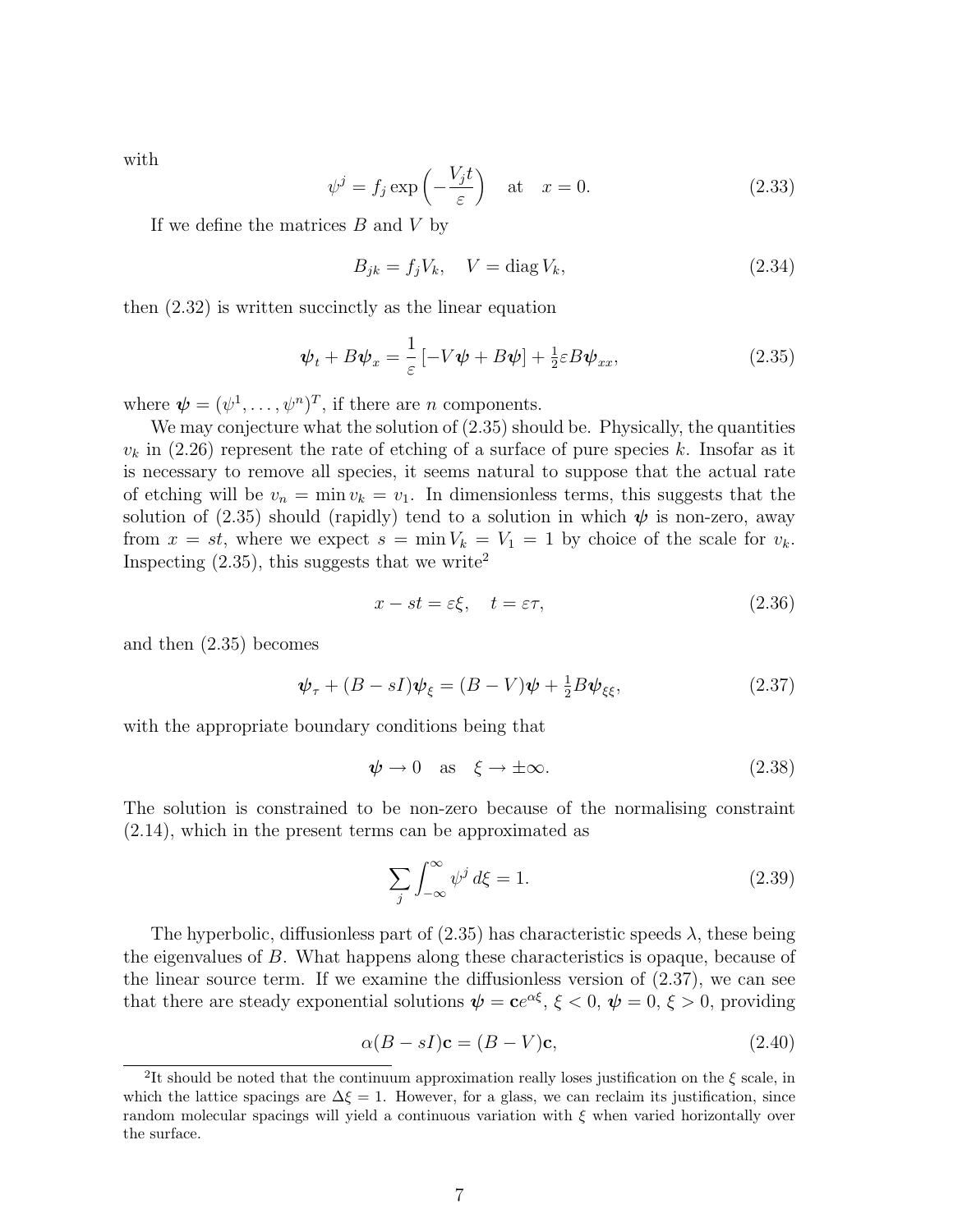which is some kind of eigenvalue problem for  $\alpha$ , given s (or vice versa). Normalisation of **c** follows from  $(2.29)$ .

The question arises, how should both  $\alpha$  and s be chosen? We apparently need  $\alpha > 0$ , and we would like for any solution where  $s > V_1$  (if this is the actual wave speed) to have  $\alpha < 0$ , which (with  $\psi \to 0$  at  $-\infty$ ) would then imply  $\psi \equiv 0$ . In addition, we must have  $c_i \geq 0$  for each i. These constraints appear mutually contradictory, and it remains to be seen what the structure of the solutions of (2.35) or (2.37) (with or without the diffusion term) actually is.

The industrial partner has agreed to supply samples of glass at various stages of the etching process; it is planned to produce scanning electron micrographs of each sample to validate the proposed model.

### 0.3 Settlement

For a sediment of uniform size, we define the volume fraction to be  $\phi$ . Then mass conservation of the sediment takes the form

$$
\phi_t + (\phi v)_z = 0,\tag{3.1}
$$

where  $v$  is the average sediment velocity. Mass conservation of the liquid takes the form

$$
-\phi_t + [(1 - \phi)u]_z = 0,\t\t(3.2)
$$

where  $u$  is the fluid velocity. Adding these, we obtain the total flux condition

$$
\phi v + (1 - \phi)u = 0. \tag{3.3}
$$

Additionally, we suppose that settling occurs at a rate

$$
v - u = -v_s(\phi),\tag{3.4}
$$

where  $v_s$  is the settling velocity. Typical assumptions are

$$
v_s = v_0 (1 - \phi)^\nu, \tag{3.5}
$$

where  $v_0$  is the Stokes settling velocity,

$$
v_0 = \frac{2}{9} \frac{\rho g a^2}{\mu},
$$
\n(3.6)

where  $\mu$  is the viscosity, g is gravity, and a is particle radius.

From these it follows that  $u = \phi v_s(\phi)$ , and writing  $z = -Z$ , so that Z points downwards, we find

$$
\frac{\partial \phi}{\partial t} + \frac{\partial}{\partial Z} [\phi(1 - \phi)v_s(\phi)] = 0.
$$
 (3.7)

The particle flux is thus

$$
q(\phi) = \phi(1 - \phi)v_s(\phi), \qquad (3.8)
$$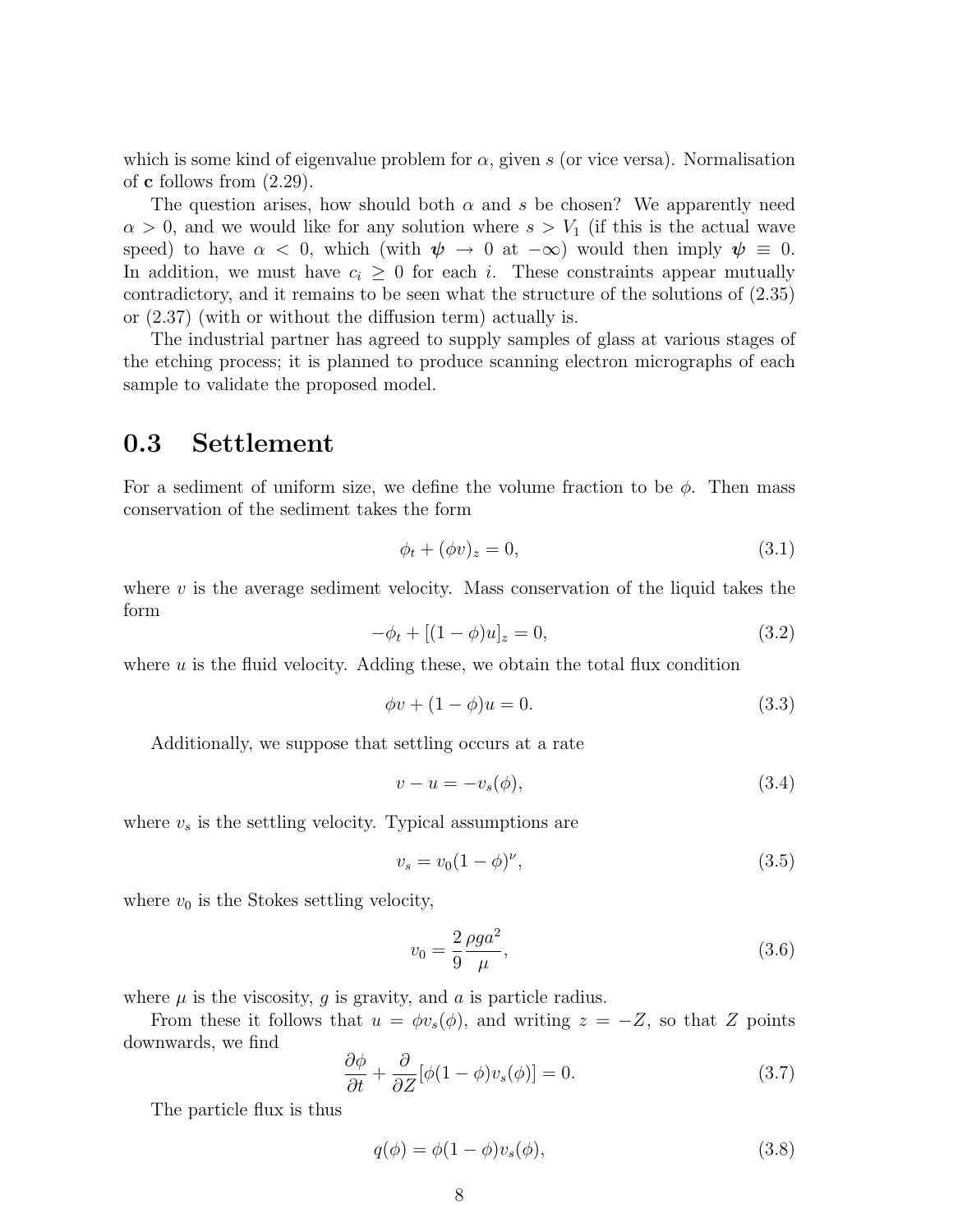and is a unimodal (one-humped) function of  $\phi$ . The characteristic speed is thus

$$
V(\phi) = q'(\phi),\tag{3.9}
$$

and is a monotonically decreasing function of  $\phi$ .

It is straightforward to solve (3.7), for example from an initially uniform concentration  $\phi_0$ . The solution then consists of two uniform regions in which  $\phi = 0$  and  $\phi = \phi_0$ , separated by a shock at  $Z = V_s t$ , where the uniform shock speed is given by

$$
V_s = \frac{[q]}{[\phi]} = \left\{ (1 - \phi)v_s \right\} |_{\phi_0}.
$$
\n(3.10)

#### 0.3.1 Variable grain size

Now suppose that the particulate has a grain size distribution  $f(a; z, t)$ , where a is particle radius; thus the volume fraction of particles is

$$
\phi = \int_0^\infty f \, da,\tag{3.11}
$$

and f has units of inverse length. Conservation of particle mass now takes the form

$$
\frac{\partial f}{\partial t} + \frac{\partial}{\partial z}(fv) = 0,\tag{3.12}
$$

where we also define the drift velocity

$$
v - u = -v_s,\tag{3.13}
$$

where  $u$  is the liquid velocity and, for example,

$$
v_s(a,\phi) = v_0(a)(1-\phi)^{\nu}.
$$
\n(3.14)

Again we might take  $v_0$  to be the Stokes settling velocity in  $(3.6)$ .

Integrating  $(3.12)$  using  $(3.13)$ , we find

$$
\phi_t + \frac{\partial}{\partial z} \left[ \phi u - \int_0^\infty f v_s \, da \right] = 0. \tag{3.15}
$$

In addition, conservation of liquid mass takes the form

$$
-\phi_t + \frac{\partial}{\partial z}[(1-\phi)u] = 0,\t(3.16)
$$

and from these last two equations we obtain

$$
u = \int_0^\infty f v_s \, da,\tag{3.17}
$$

assuming no net volume flux. Using this in (3.15) and putting  $z = -Z$ , we obtain the evolution equation for  $\phi$ ,

$$
\phi_t + \frac{\partial}{\partial Z} \left[ (1 - \phi) \int_0^\infty f v_s \, da \right] = 0,\tag{3.18}
$$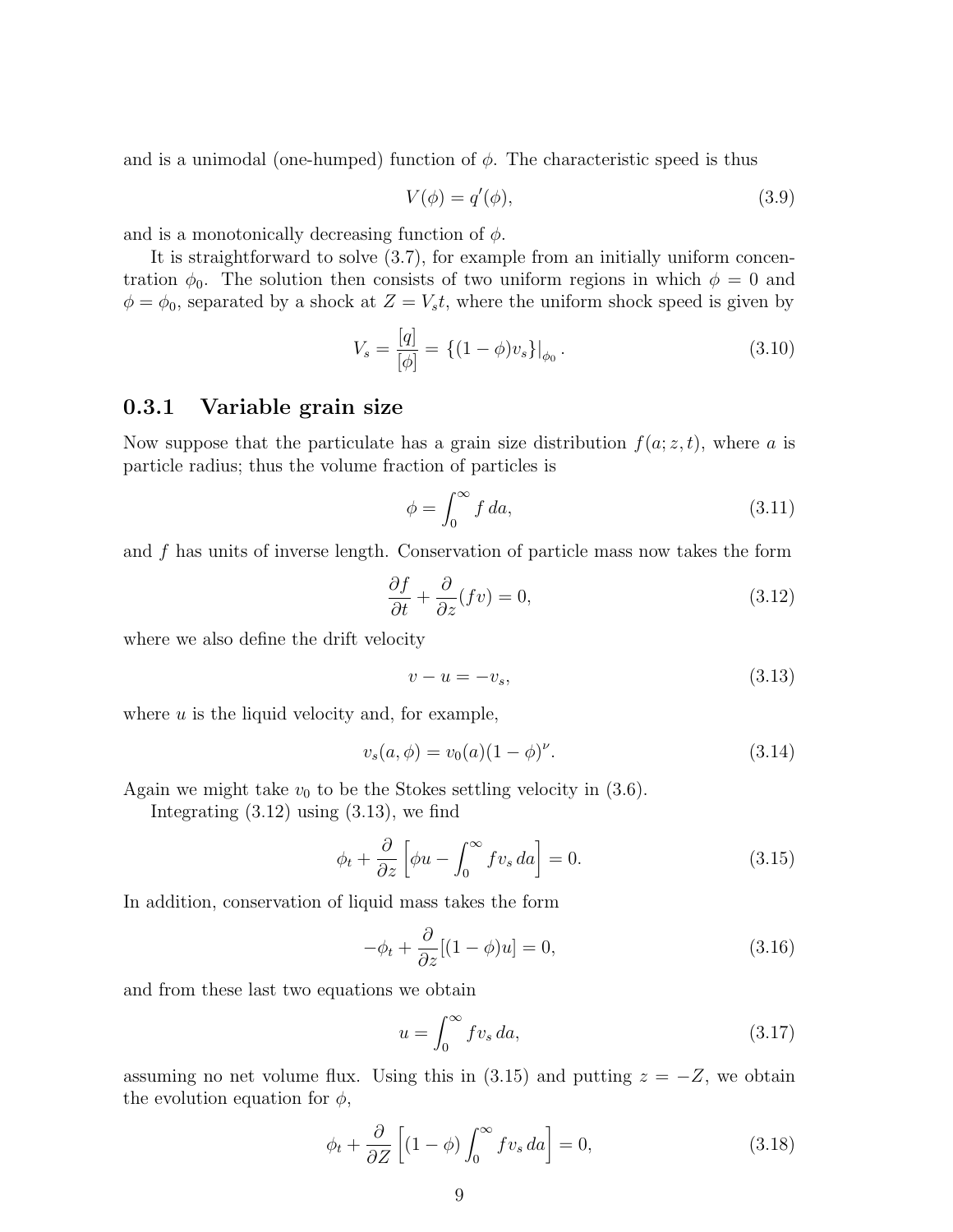while for  $f$ ,  $(3.12)$  implies

$$
f_t + \frac{\partial}{\partial Z} \left[ f \left\{ v_s - \int_0^\infty f v_s \, da \right\} \right] = 0. \tag{3.19}
$$

In general, this equation requires numerical solution. Simplifications are possible for two grain sizes, or for dilute suspensions ( $\phi \ll 1$ ), for which also  $fa \ll 1$ , and the integral term can be dropped from (3.19); in this case the particles fall independently of each other, and the time for settlement is determined entirely by particle size.

## 0.4 Movement of the glass

U. THUVEILLE UP THE STASS<br>We finally consider under what conditions the rinsing will cause a glass to lift from its base.

The glass is sitting on an oscillating slatted base (figure 3.) The flow at  $\infty$  is also oscillating.



#### Figure 3: Position of glass in basket

Let  $v = \alpha \epsilon e^{i\omega t} (i\omega)$  at  $\infty$ . ( $\alpha$  could be complex.) We assume the flow is inviscid and linearise.

 $Equation for glass$ 

$$
m\ddot{z} = -mg + L + R \tag{4.1}
$$

where  $L$  is fluid lift and (see figures 4 and 5)

$$
R = 0, \quad \text{if } z > \epsilon \cos \omega t
$$
  
> 0, \quad \text{if } z = \epsilon \cos \omega t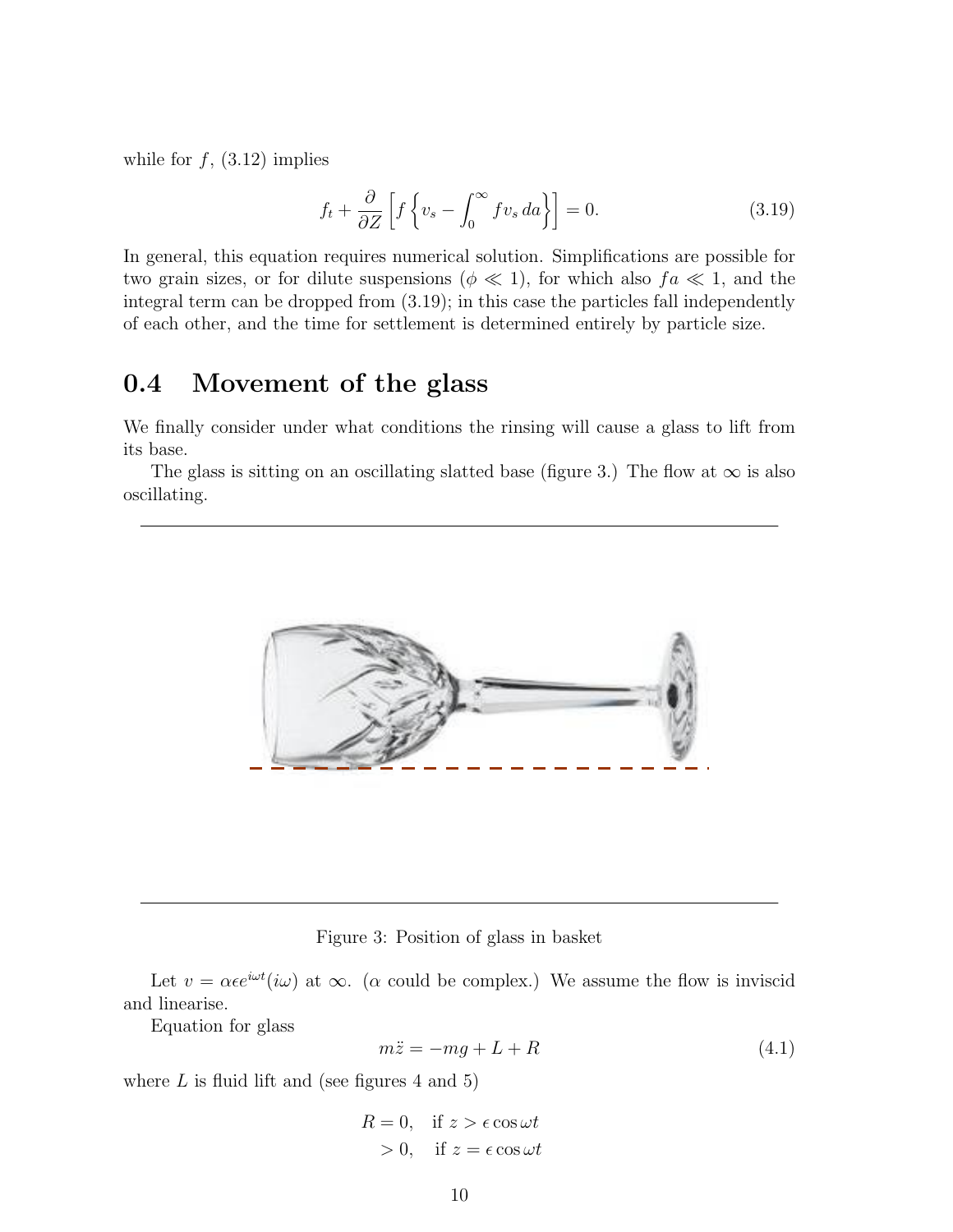Glass resting on the shelf



$$
z = \varepsilon \cos{(\omega t)}
$$



# Glass separated from the shelf



 $z>\varepsilon\cos\left(\omega t\right)$ 

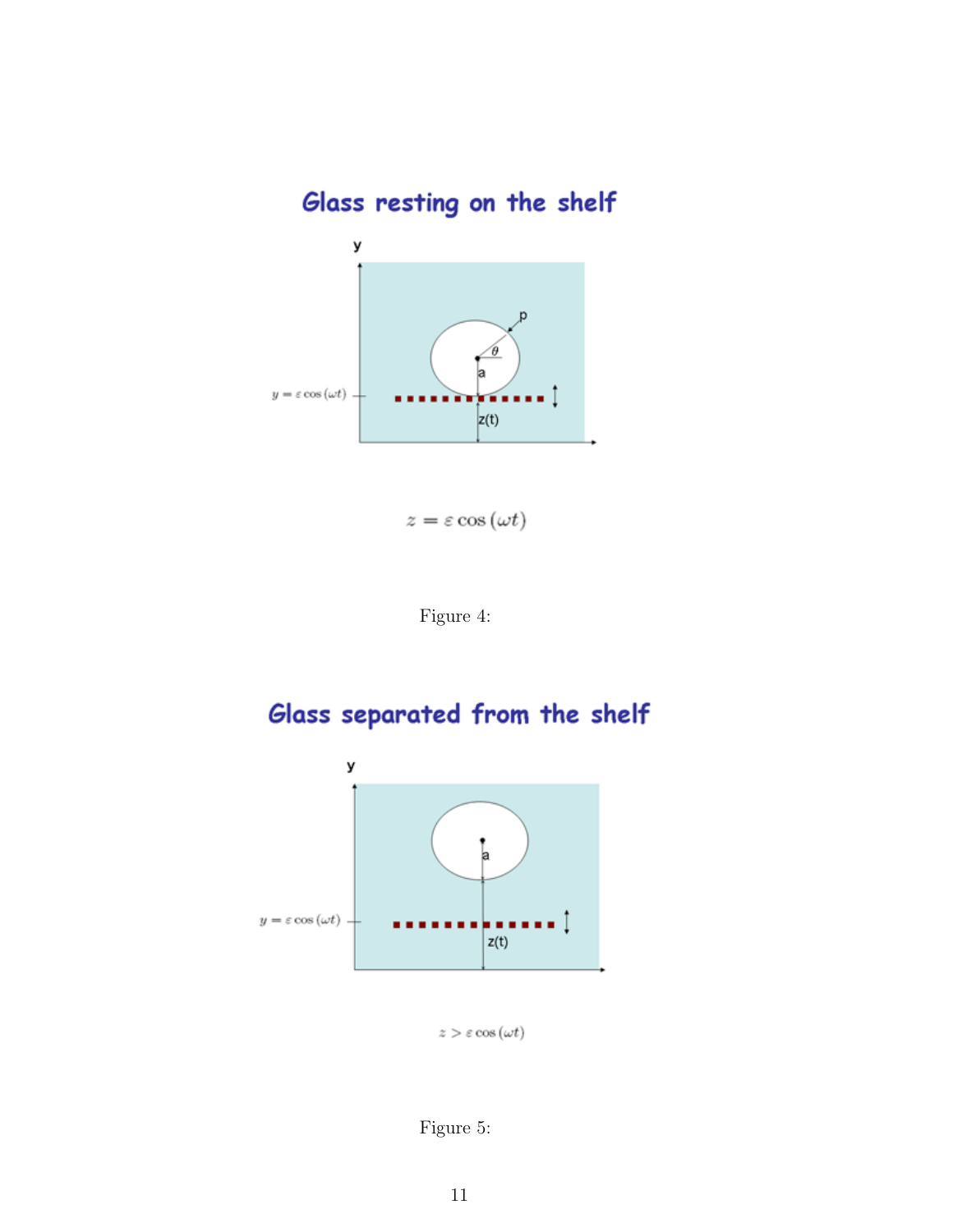$$
\phi = (i\omega)\alpha \epsilon e^{i\omega t} (r\sin\theta + \frac{a^2}{r}\sin\theta) - \dot{z}\frac{a^2}{r}\sin\theta \tag{4.2}
$$

Left on cylinder

\n
$$
= -\int_0^{i\pi} p \sin \theta a \, d\theta
$$
\n
$$
= +\rho \int_0^{i\pi} (\phi_t + g(a+z+r \sin \theta) a \sin \theta \, d\theta
$$
\n
$$
= \rho a[-a\pi \ddot{z} + g a\pi + 2a\pi \epsilon \alpha(i\omega)^2 e^{i\omega t}]
$$

When glass is in contact  $z = \epsilon e^{i\omega t}$  and so

$$
R = m\ddot{z} + mg + \pi a^2 \rho \ddot{z} - \pi a^2 \rho g + 2\rho a^2 \pi \epsilon \alpha \omega^2 e^{i\omega t}
$$
  
= 
$$
(m + \bar{m})\ddot{z} + (m - \bar{m})g + 2\rho a^2 \pi \epsilon \alpha \omega^2 e^{i\omega t}
$$
  
= 
$$
-\epsilon \omega^2 (m + \bar{m})e^{i\omega t} + (m - \bar{m})g + 2\rho a^2 \pi \epsilon \alpha \omega^2 e^{i\omega t}
$$

where  $\bar{m} = \rho \pi a^2$  is the mass of fluid displaced by the object. Thus

$$
R = -\epsilon \omega^2 (m + \bar{m}) \cos \omega t + (m - \bar{m})g + 2\epsilon \bar{m} \omega^2 (\alpha_r \cos \omega t - \alpha_i \sin \omega t)
$$
(4.3)

We can now consider two cases.





#### 0.4.1 Case 1.

First consider  $\alpha = 0$ ; i.e., there is no flow at  $\infty$ .

 $R = 0$  when  $\cos \omega t = \frac{(m - \bar{m})g}{(m + \bar{m})g}$  $\frac{(m-m)g}{(m+\bar{m})\epsilon\omega^2}$ ; i.e., the glass will rise from the support if

$$
\epsilon \omega^2 > \left(\frac{m - \bar{m}}{m + \bar{m}}\right) g \tag{4.4}
$$

 $m =$  mass of glass + water  $\approx 920$  grams.  $\bar{m} =$  added mass = water displaced by glass and water  $\approx 650$  grams; i.e., we need  $\epsilon \omega^2 > \frac{270}{1570}g$  or (using  $\epsilon = 0.05$ )

$$
\omega^2 > \frac{270}{157} \times 20 \approx 34.39\tag{4.5}
$$

Thus, if  $\omega > 6$  the glass will lift. The actual  $\omega \approx 40$  cycles/min  $\approx 4$  rad/sec.